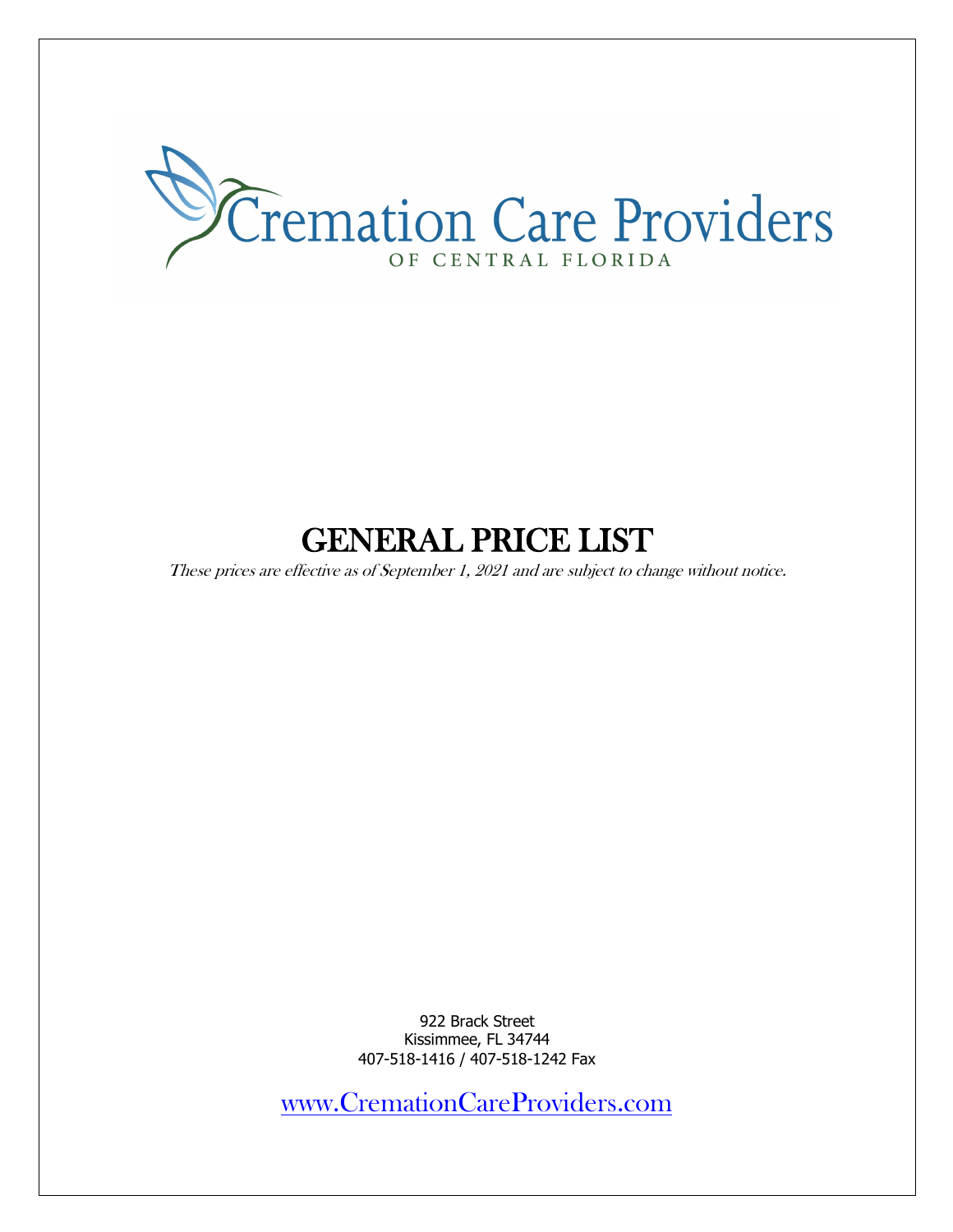

Cremation Care Providers has become the trusted, cremation specialists of Central Florida. We provide a low-cost, dependable and trustworthy alternative when the need for a simple cremation arises. Our staff offers fully licensed, professional service and dignified care for your loved ones at affordable prices. The owners and employees of Cremation Care Providers collectively have over 100 years of experience serving families during their time of need. We serve all religions and have full-time staff available 24 hours-a-day, every day of the year. The following are just a few of the ways that we are unique:

- FAMILY OWNED AND OPERATED: In a time when many death care businesses are owned by huge chains and multi-national conglomerates, we proudly remain independent. Cremation Care Providers of Central Florida and our staff believe that we are accountable to you, not far-away stockholders. We believe that the most valuable thing we own is our reputation. The owners and staff of Cremation Care Providers are your neighbors, and we are the ones who live and are active in your community.
- **PRICE AND VALUE:** We understand that we have only one opportunity to serve you and your family sensitively and correctly, and we have always adhered to high standards. Our people provide consistently outstanding care to those we serve at the lowest prices in the region. We attract and retain the best professional, compassionate, and knowledgeable staff possible.
- WHY HAVING OUR OWN CREMATORY IS IMPORTANT: Cremation Care Providers of Central Florida owns and operates its own Crematory. This gives us the ability to control and oversee every aspect of the cremation process. As a result, we can ensure families' ultimate security and the most dignified handling of every cremation. You'll take comfort knowing that your loved one never leaves the shelter of our expert care. Our highly trained and certified personnel perform all cremations following a strict and secure process with our state-of-the-art equipment.
- **ONLINE PLANNING:** We uniquely offer families the ability to make and pay for secure arrangements online. This allows you to go at your pace, do your research and confidently make decisions all while in the privacy and convenience of your own home. This reduces the need for a large staff which helps lower your cost.
- PRE-PLANNING FOR YOUR FUTURE: Our licensed Advisors provide complimentary assistance with pre-planning. Pre-planning ensures your wishes are carried out, prevents emotional overspending, locks in today's prices and relieves your family from the burden of making difficult decisions.
- OUR GUARANTEE TO YOU: We offer a No Hidden Fees Guarantee, Satisfaction Guarantee and Best Price Guarantee. Our prices represent the greatest value in the area. We will match or beat any other prices in Central Florida for identical services and merchandise. If you are dissatisfied with any of our professional services, we will reduce or eliminate that charge.

We would like to thank you for extending to us the privilege to serve you.

922 Brack Street Kissimmee, FL 34744 407-518-1416 / 407-518-1242 Fax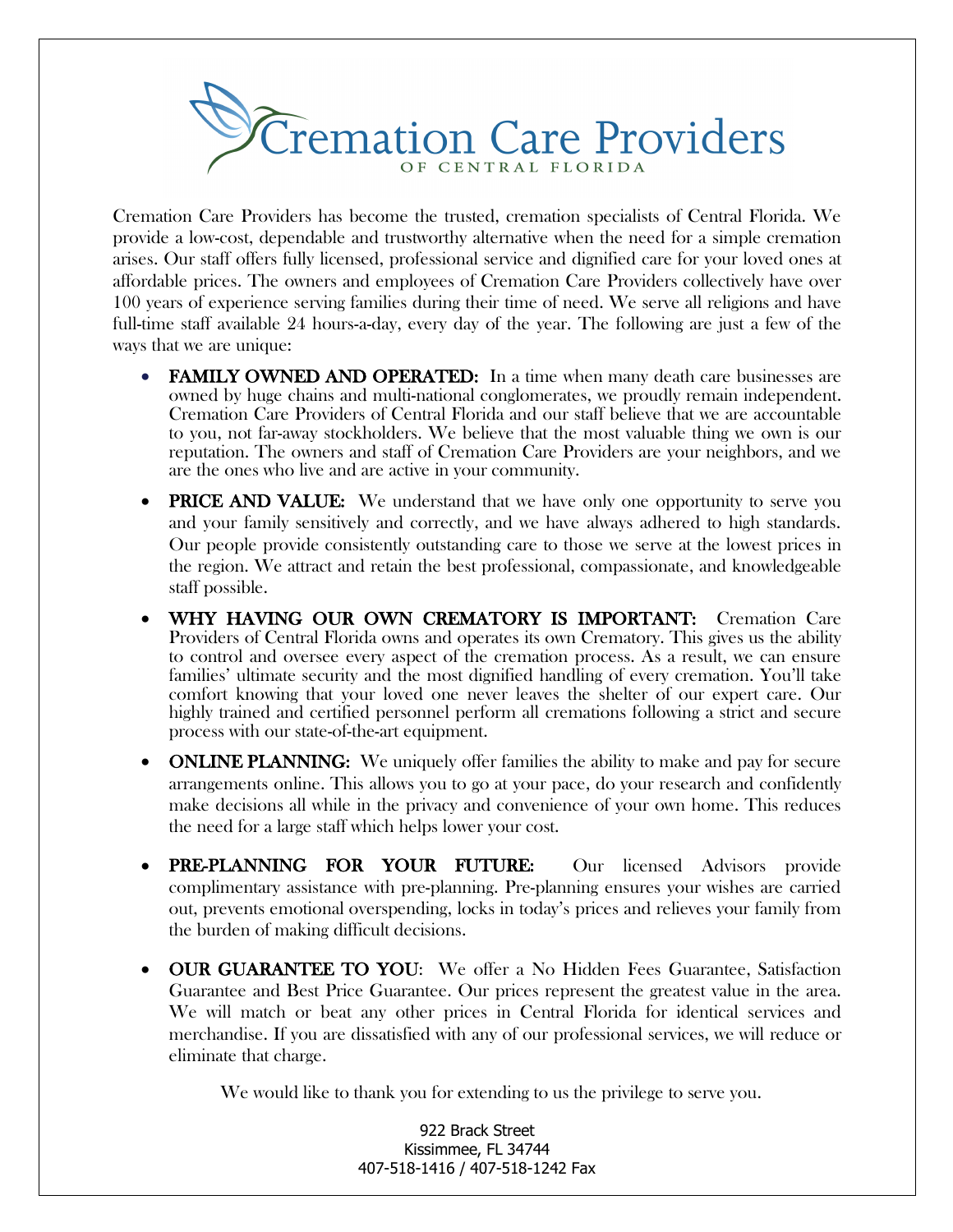

## **GENERAL PRICE LIST**

These prices are effective as of September 1, 2021 they are subject to change without notice. The goods and services shown below are those we can provide to our customers. You may choose only the items you desire. **However, any funeral arrangements you select will include a charge for our basic services and overhead**. If legal or other requirements mean you must buy any items you did not specifically ask for, we will explain the reason in writing on the statement we provide describing the funeral goods and services you selected.

**DIRECT CREMATION** (Includes Cardboard Alternative Container) **……..………...…...…….…….................\$695** Direct Cremation is the disposition of the body by cremation, without the added cost of embalming and formal viewing. This service is without any attendant, rites or ceremonies and includes the basic professional services of the funeral director and administrative staff for filing and obtaining legal documents and permits; removal of the deceased and transportation from the place of death to crematory (within a 20-mile radius); refrigeration, cremation process, alternative container, cremated remains returned in a temporary cardboard container, one Certified Death Certificate and the Medical Examiner Authorization fee. This service **does not** include embalming of the deceased; cosmetizing and hair care; viewing; merchandise selected such as cremation urn, register books or any other item which may be found on the General Price List. If you want to arrange a direct cremation, you can use an alternative container. Alternative containers encase the body and can be made of materials like fiberboard or composition materials (with or without an outside covering.) The containers we provide are cardboard, veneer wood, standard or select hardwoods.

**Direct Cremation with container provided by purchaser is same price.** 

**BASIC PROFESSIONAL SERVICES OF FUNERAL DIRECTOR AND STAFF……....................….\$395** This fee is for our basic services and overhead to be added to the total cost of the funeral arrangements you select. It includes, but is not limited to, availability of staff 24 hours a day, shelter of the deceased, consultation with the family or responsible party to determine the services desired and coordinating service plans with cemetery and/or other parties involved in the final disposition of the deceased. Also included in this charge are clerical and administrative services, filing of local death certificate with County Health Department, preparation and filing of necessary permits and a proportionate share of the taxes, licenses, utilities and business expenses necessary to serve the public in a professional manner. This fee for our basic services and overhead will be added to the total cost of the funeral arrangements you select. (This fee is already included in our charges for direct cremation.)

#### **SERVICES:**

| Cremation fee is a \$1.00 per pound over 400 pounds |  |
|-----------------------------------------------------|--|

#### **TRANSPORTATION:**

| All transportation charges apply to our service area (within a 20-mile radius from our office) |  |
|------------------------------------------------------------------------------------------------|--|
|                                                                                                |  |
|                                                                                                |  |
|                                                                                                |  |
|                                                                                                |  |

922 Brack Street Kissimmee, FL 34744 407-518-1416 / 407-518-1242 Fax www.CremationCareProviders.com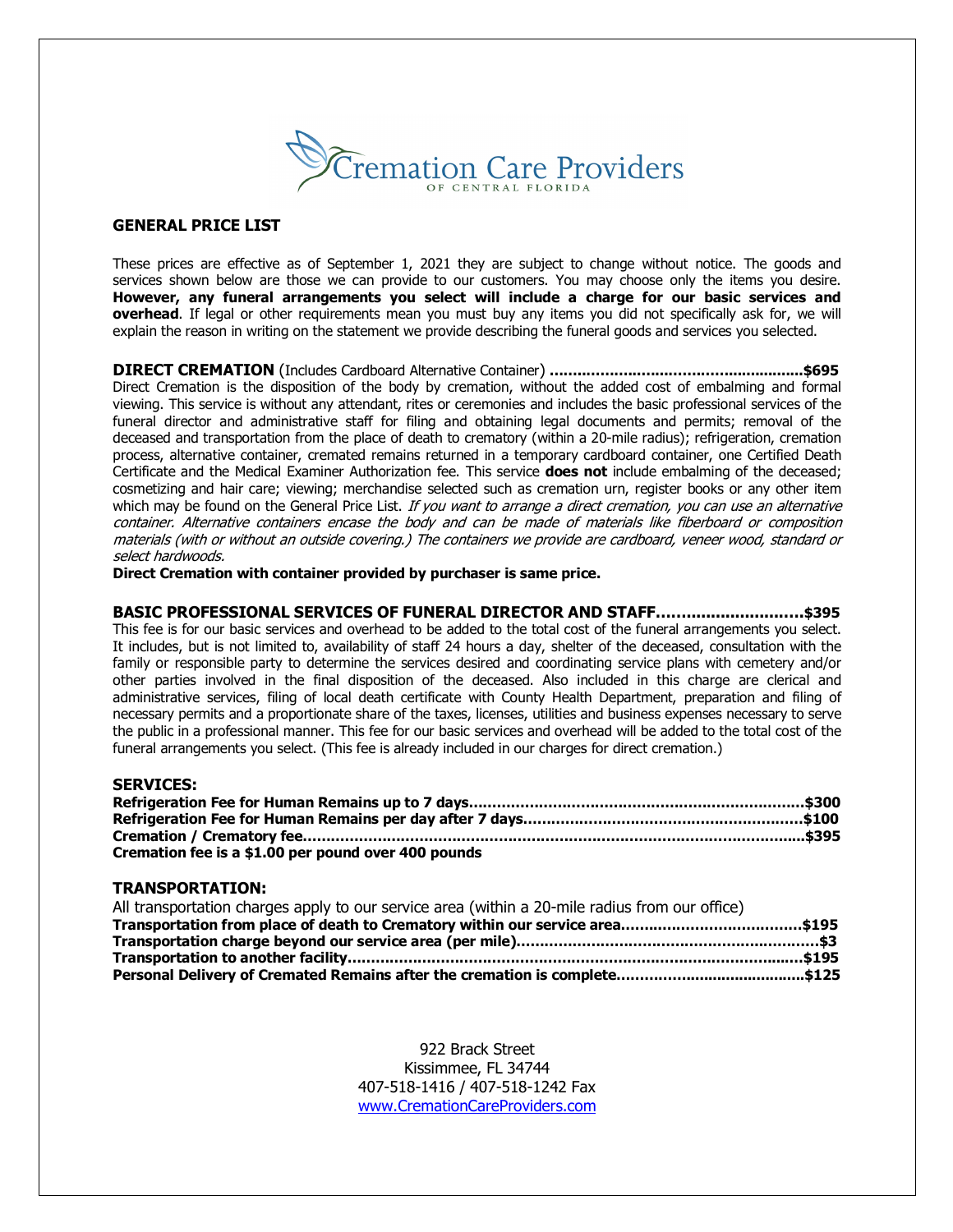# **MERCHANDISE**

| (A complete price list will be provided at our office) |  |
|--------------------------------------------------------|--|
| (A complete price list will be provided at our office) |  |
| (A complete price list will be provided at our office) |  |
|                                                        |  |
|                                                        |  |

### **OTHER MERCHANDISE AND SUPPLEMENTAL SERVICES**

|                                                                                                    | \$350  |
|----------------------------------------------------------------------------------------------------|--------|
|                                                                                                    |        |
|                                                                                                    |        |
| Online Obituary and Online Condolence's (www.CremationCareProviders.com) \$25                      |        |
|                                                                                                    |        |
|                                                                                                    |        |
|                                                                                                    |        |
|                                                                                                    |        |
|                                                                                                    |        |
|                                                                                                    |        |
| Crucifix.                                                                                          |        |
|                                                                                                    |        |
| Expedited Cremation/Rush Fee for families that request cremation to be done within 5 business days |        |
|                                                                                                    | .\$150 |
|                                                                                                    |        |
|                                                                                                    |        |
|                                                                                                    |        |
|                                                                                                    | \$200  |
|                                                                                                    |        |

#### **DISCLAIMER OF WARRANTY:**

To the full extent permissible by applicable law, Cremation Care Providers of Central Florida makes no representations or warranties regarding the caskets, Urns or any merchandise sold listed above. The only warranties, expressed or implied, granted in connection with the caskets or other merchandise sold by Cremation Care Providers are the express written warranties, if any, extended by the manufacturers thereof. No other warranties, included the implied warranties of merchantability or fitness for a particular purpose are extended by Cremation Care Providers.

## **CASH ADVANCE ITEMS:**

Cash advance items that are paid by Cremation Care Providers of Central Florida on behalf of the family will be added to the Statement of Goods and Services for immediate payment by the responsible party.